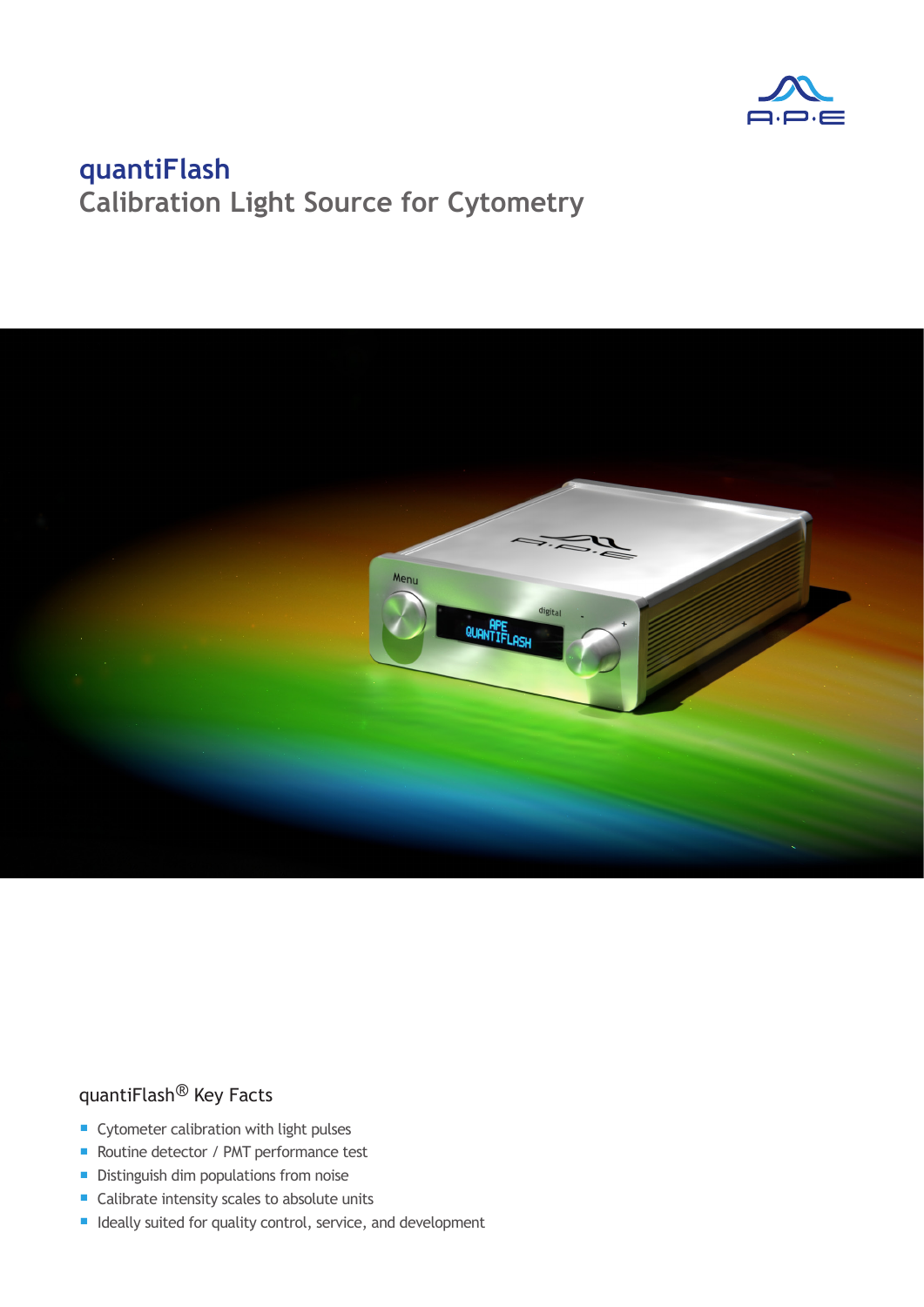

Overview **Coverview** quantiFlash - a calibration light source - provides consistent and uniform light pulses that are ideally suited for cytometer calibration. The intensity and duration of the pulses is freely adjustable. In contrast to beads, light pulses have a very small intrinsic coefficient of variation, are stable for any length of time and their quality does not depend on storage conditions. How quantiFlash works For cytometers the fluorescence beads are primarily a source of light.

Light is emitted from a bead as it passes through the laser beam in the focus of the flow cell of the cytometer. As the beads rapidly run through the flow cell, the light they emit is recognized by the detectors as short light pulses.

quantiFlash produces very precise light pulses over a high dynamic intensity range and with unsurpassed long-term stability. By replacing bead-based light pulses with quantiFlash, you gain robustness and reproducibility in your calibration routines.



Calibration Protocols Standard (bead) calibration protocols as well as specific quantiFlash protocols, e.g. from NIST, can be used with quantiFlash. A list of common protocols can be found on our website.



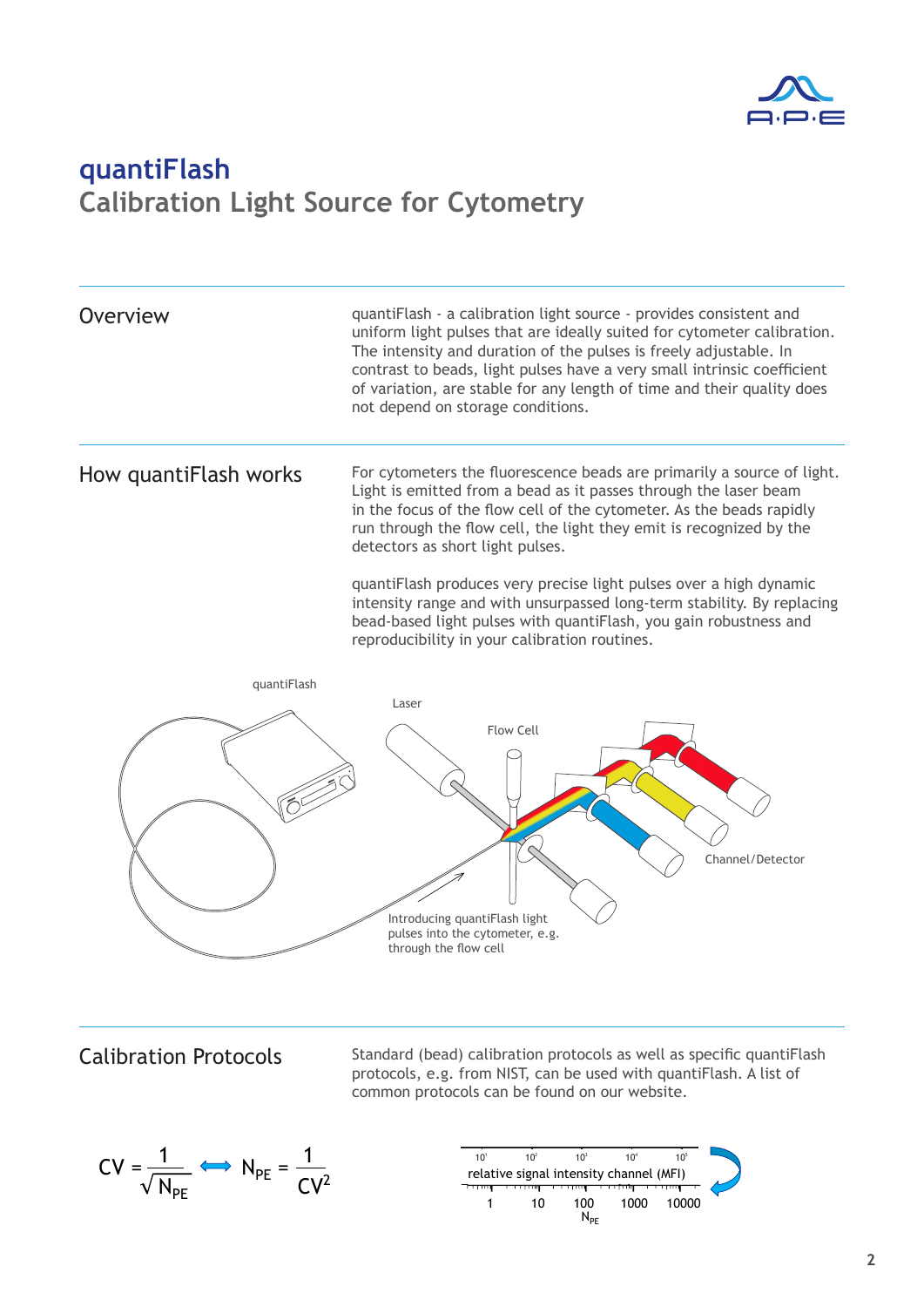

| Low CV                        | Negligible statistical variations of $\leq$ 0.1 % CV of the light pulses<br>outperform traditional calibration methods, e.g. beads or other<br>reference samples. |  |  |
|-------------------------------|-------------------------------------------------------------------------------------------------------------------------------------------------------------------|--|--|
| <b>Unlimited Peak</b>         | The number of peaks available with traditional calibration particles<br>is typically limited to 4, 6, or 8. There is no such limitation for<br>quantiFlash.       |  |  |
| <b>Unlimited Pulse Shapes</b> | Different pulse shapes are available, e.g. Gaussian or Flat Top. It is<br>further possible to design customized shapes.                                           |  |  |
|                               |                                                                                                                                                                   |  |  |

#### Performance Test of PMTs

The perfect linearity of quantiFlash plus the light intensity range of up to 6 decades is ideally suited to test the performance of PMTs (e.g. signal-to-noise ratio (SNR), dynamic range (DNR), sensitivity), the signal processing, and filter setups. It allows the selection of an optimal voltage/gain setup corresponding to the maximum efficiency of PMTs.

#### Spectral Comparison



- **Photonic scale calibration**
- Study effects of pulse shape and pulse duration
- Simulate multi-pulse events and different pulse shapes
- Optimize PMT voltages and test the linearity of detectors
- **Detector tests independent of laser alignment and sample preparation**